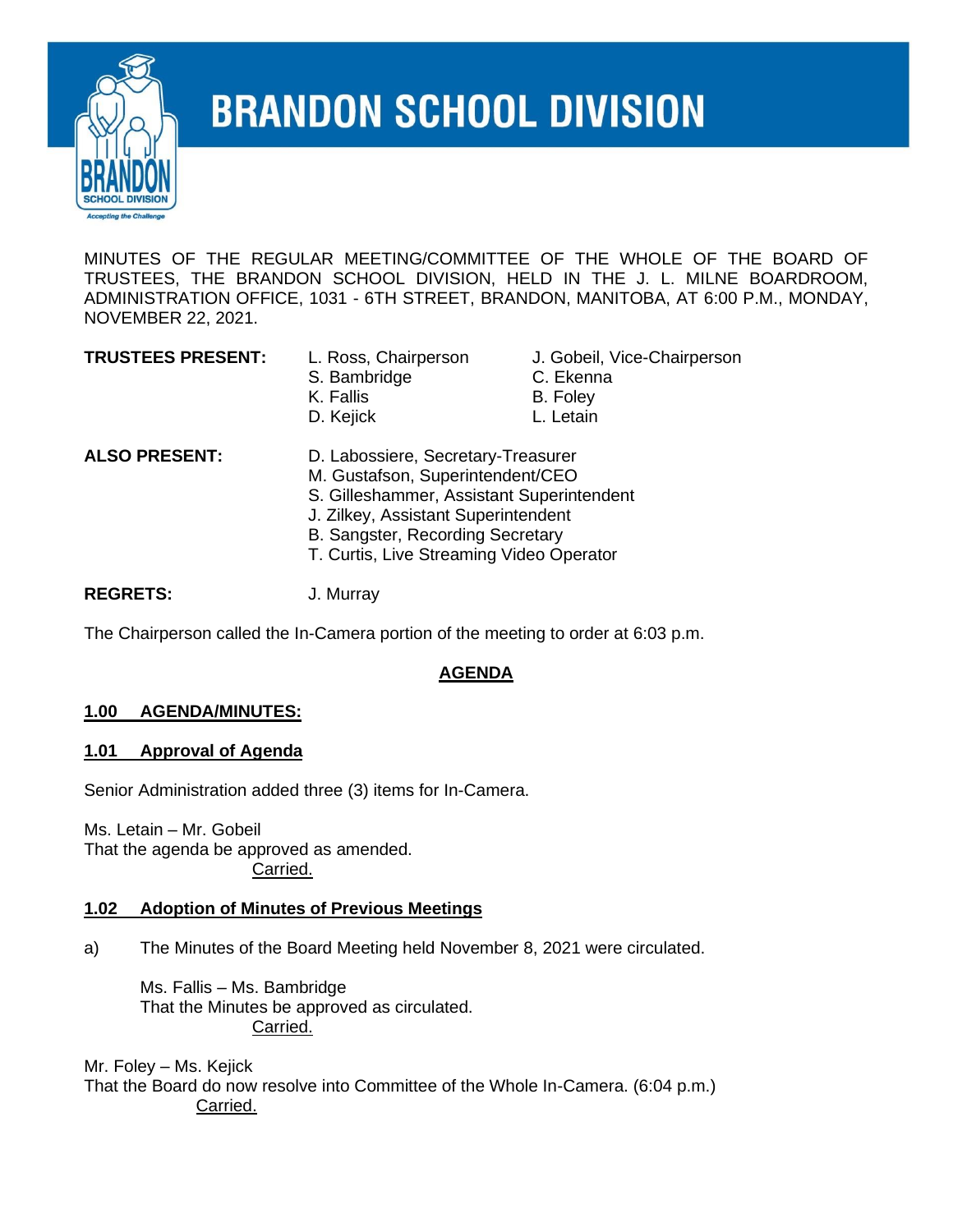# **2.00 IN CAMERA DISCUSSION (COMMITTEE OF THE WHOLE):**

#### **2.01 Student Issues**

**- Reports**

**- Trustee Inquiries**

# **2.02 Personnel Matters**

#### **- Reports**

- a) Staffing Activity Report was presented.
- b) Mr. Denis Labossiere, Secretary-Treasurer, provided information on a Personnel Matter and received feedback from the Board.
- c) Mr. Mathew Gustafson, Superintendent/CEO, provided information on a Personnel Matter.

## **- Trustee Inquiries**

## **2.03 Property Matters/Tenders**

**- Reports**

## **- Trustee Inquiries**

## **2.04 Board Operations**

#### **- Reports**

a) The Secretary-Treasurer provided information on a Board Operations Matter and received direction from the Board.

#### **- Trustee Inquiries**

Mr. Ekenna – Mr. Foley

That the Committee of the Whole In-Camera do now resolve into Board. (7:23 p.m.) Carried.

The Chairperson called the Public portion of the meeting to order at 7:31 p.m. with a traditional heritage acknowledgement.

#### **3.00 PRESENTATIONS AND COMMUNICATIONS:**

- **3.01 Presentations For Information**
- **3.02 Communications For Information**
- **3.03 Communications For Action**

# **4.00 REPORT OF SENIOR ADMINISTRATION**

Mr. Mathew Gustafson, Superintendent/CEO, provided highlights on the following items from the November 22, 2021 Report of Senior Administration:

- ➢ Celebrations
	- Canadian National Debate Competition Four (4) Vincent Massey High School Grade 9 Students
- ➢ Administrative Information
	- Information Items
		- Manitoba Education Correspondence:
			- o Bullying Awareness and Prevention Week November 14 to 20, 2021
			- o Vaccination Outreach and Promotion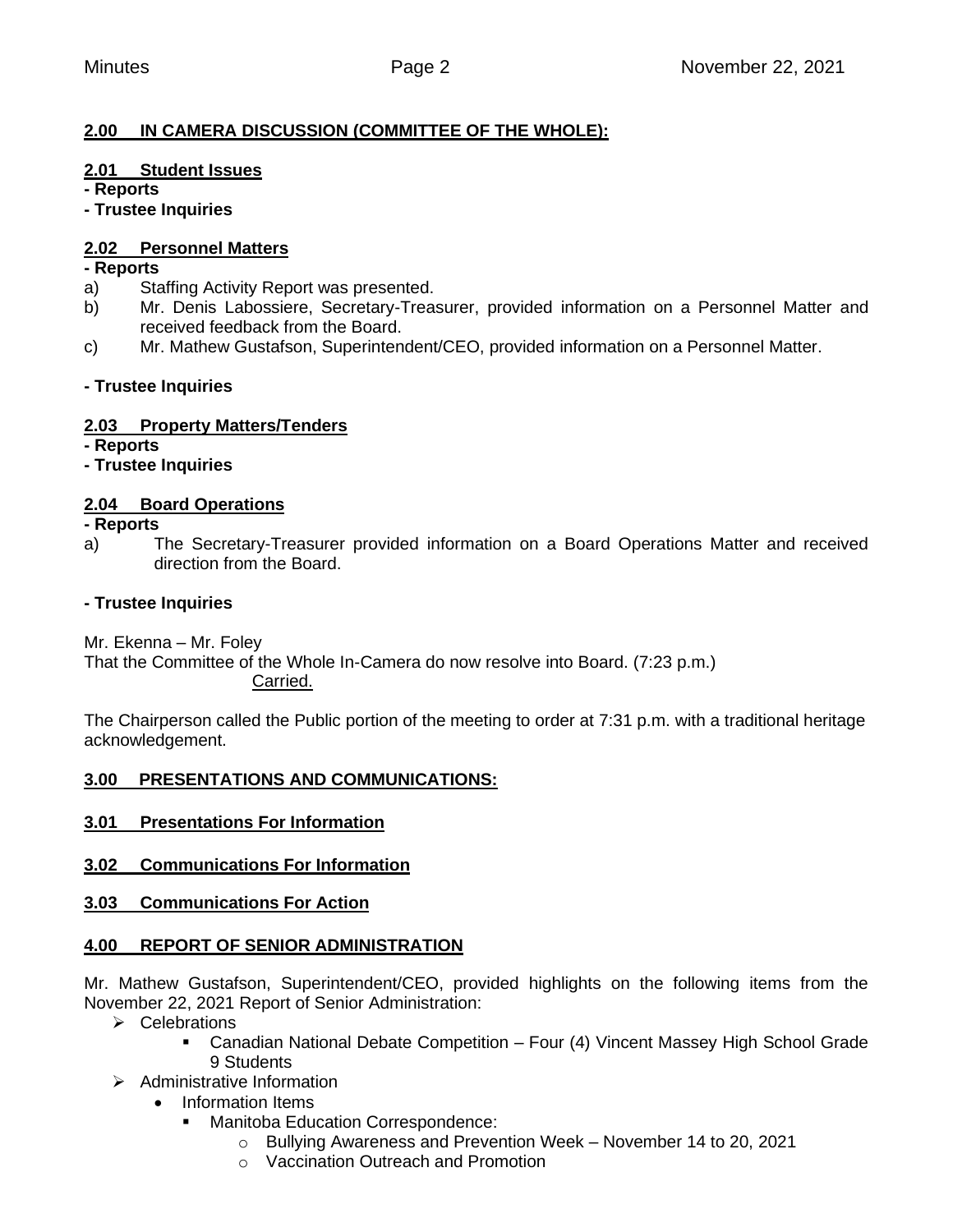Trustees asked questions for clarification.

Mr. Gobeil – Ms. Fallis That the November 22, 2021 Report of Senior Administration be received and filed. Carried.

# **5.00 GOVERNANCE MATTERS**

## **5.01 Reports of Committees**

a) Education and Community Relations Committee Meeting The written report of the Education and Community Relations Committee meeting held on November 8, 2021 was circulated.

Mr. Ekenna – Ms. Letain That the Report be received and filed. Carried.

b) Finance and Facilities Committee Meeting The written report of the Finance and Facilities Committee meeting held on November 8, 2021 was circulated.

Ms. Fallis – Mr. Gobeil That the Report be received and filed. Carried.

# **5.02 Delegations and Petitions**

- **5.03 Business Arising**
- **- From Previous Delegation**
- **- From Board Agenda**

#### **- MSBA Matters**

a) e-bulletin – November 10, 2021

# **5.04 Public Inquiries (max. 15 minutes)**

- **5.05 Motions**
- **5.06 Bylaws**
- **5.07 Giving of Notice**

#### **5.08 Trustee Inquiries**

Trustee Ekenna asked for the current guidance for children outside the classroom in regards to wearing a mask or not wearing a mask.

Mr. Gustafson responded that mask use is mandatory within the school and is recommended outside and required if less than 2 meter distance can be maintained. It has been found that when students, even outside, were within 2 meters, there was a higher likelihood that they would be deemed a close